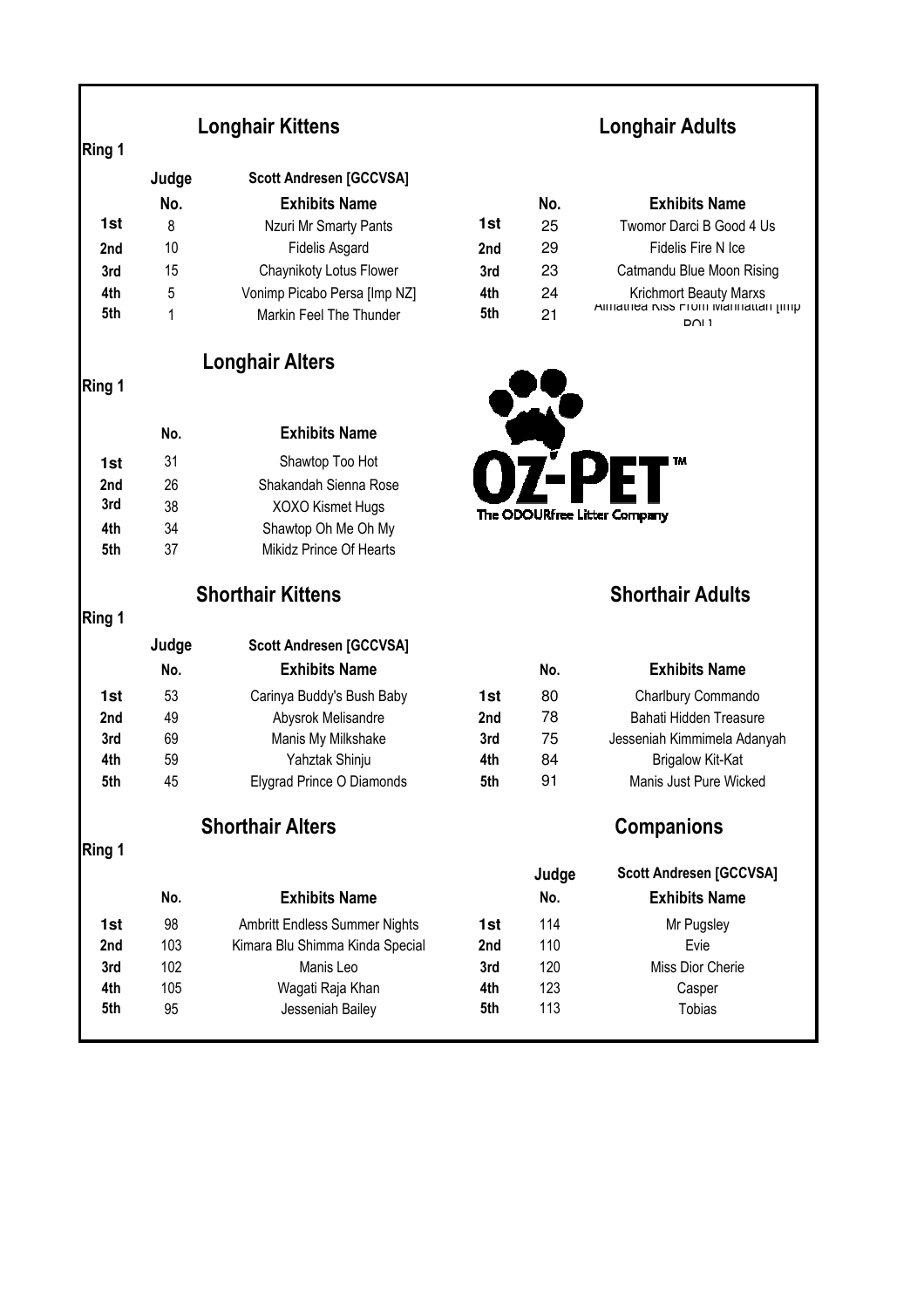## **Longhair Kittens**

|                 | Judge | Zena Pigden [NZCF]      |     |     |                                  |
|-----------------|-------|-------------------------|-----|-----|----------------------------------|
|                 | No.   | <b>Exhibits Name</b>    |     | No. | <b>Exhibits Name</b>             |
| 1st             | 9     | Coonmagic Macgyver      | 1st | 25  | Twomor Darci B Good 4 Us         |
| 2 <sub>nd</sub> |       | Markin Feel The Thunder | 2nd | 29  | Fidelis Fire N Ice               |
| 3rd             | 6     | Wroxton Phantom         | 3rd | 23  | Catmandu Blue Moon Rising        |
| 4th             | 15    | Chaynikoty Lotus Flower | 4th | 21  | Almathea Kiss From Manhattan [Im |
| 5th             | 8     | Nzuri Mr Smarty Pants   | 5th | 24  | <b>Krichmort Beauty Marxs</b>    |

**Longhair Alters**

### **Ring 2**

**Ring 2** 

|                 | No. | <b>Exhibits Name</b>        |
|-----------------|-----|-----------------------------|
| 1st             | 26  | Shakandah Sienna Rose       |
| 2 <sub>nd</sub> | 35  | <b>Twomor Mister Gatsby</b> |
| 3rd             | 37  | Mikidz Prince Of Hearts     |
| 4th             | 31  | Shawtop Too Hot             |
| 5th             | 36  | Hoshiko Mr Spock            |
|                 |     |                             |

| ar - |  |
|------|--|
|      |  |

|     | Judge | <b>Nicole James [NSWCFA]</b>  |     |     |                             |
|-----|-------|-------------------------------|-----|-----|-----------------------------|
|     | No.   | <b>Exhibits Name</b>          |     | No. | <b>Exhibits Name</b>        |
| 1st | 56    | Misaleas Pandora              | 1st | 81  | Yahztak Misaki              |
| 2nd | 48    | Abysrok Myrcella              | 2nd | 75  | Jesseniah Kimmimela Adanyah |
| 3rd | 69    | Manis My Milkshake            | 3rd | 79  | Yahztak Yukiko - San No Ojo |
| 4th | 51    | <b>Blazer Hallmark Harley</b> | 4th | 80  | Charlbury Commando          |
| 5th | 45    | Elygrad Prince O Diamonds     | 5th | 91  | Manis Just Pure Wicked      |
|     |       |                               |     |     |                             |

## **Shorthair Alters Companions**

**Ring 2** 

|                 |     |                                 |     | Judge | Zena Pigden [NZCF]               |
|-----------------|-----|---------------------------------|-----|-------|----------------------------------|
|                 | No. | <b>Exhibits Name</b>            |     | No.   | <b>Exhibits Name</b>             |
| 1st             | 102 | Manis Leo                       | 108 | 121   | <b>Magnificent Count Dracula</b> |
| 2 <sub>nd</sub> | 98  | Ambritt Endless Summer Nights   | 106 | 119   | Sunny                            |
| 3rd             | 96  | Byanda Wait Until Dark          | 107 | 117   | <b>B</b> Marvel                  |
| 4th             | 104 | Skiboots Boomerang              | 103 | 123   | Casper                           |
| 5th             | 103 | Kimara Blu Shimma Kinda Special | 109 | 110   | Evie                             |
|                 |     |                                 |     |       |                                  |

# **Longhair Adults**

|     | No. | <b>Exhibits Name</b>    |     | No. | <b>Exhibits Name</b>                   |
|-----|-----|-------------------------|-----|-----|----------------------------------------|
| 1st | 9   | Coonmagic Macgyver      | 1st | 25  | Twomor Darci B Good 4 Us               |
| 2nd |     | Markin Feel The Thunder | 2nd | 29  | Fidelis Fire N Ice                     |
| 3rd | 6   | Wroxton Phantom         | 3rd | 23  | Catmandu Blue Moon Rising              |
| 4th | 15  | Chaynikoty Lotus Flower | 4th | 21  | Almathea Kiss From Manhattan [Imp POL] |
| 5th |     | Nzuri Mr Smarty Pants   | 5th | 24  | <b>Krichmort Beauty Marxs</b>          |



### **Shorthair Kittens Shorthair Adults**

| Jesseniah Kimmimela Adanyah |
|-----------------------------|
| Yahztak Yukiko - San No Ojo |
|                             |
|                             |
|                             |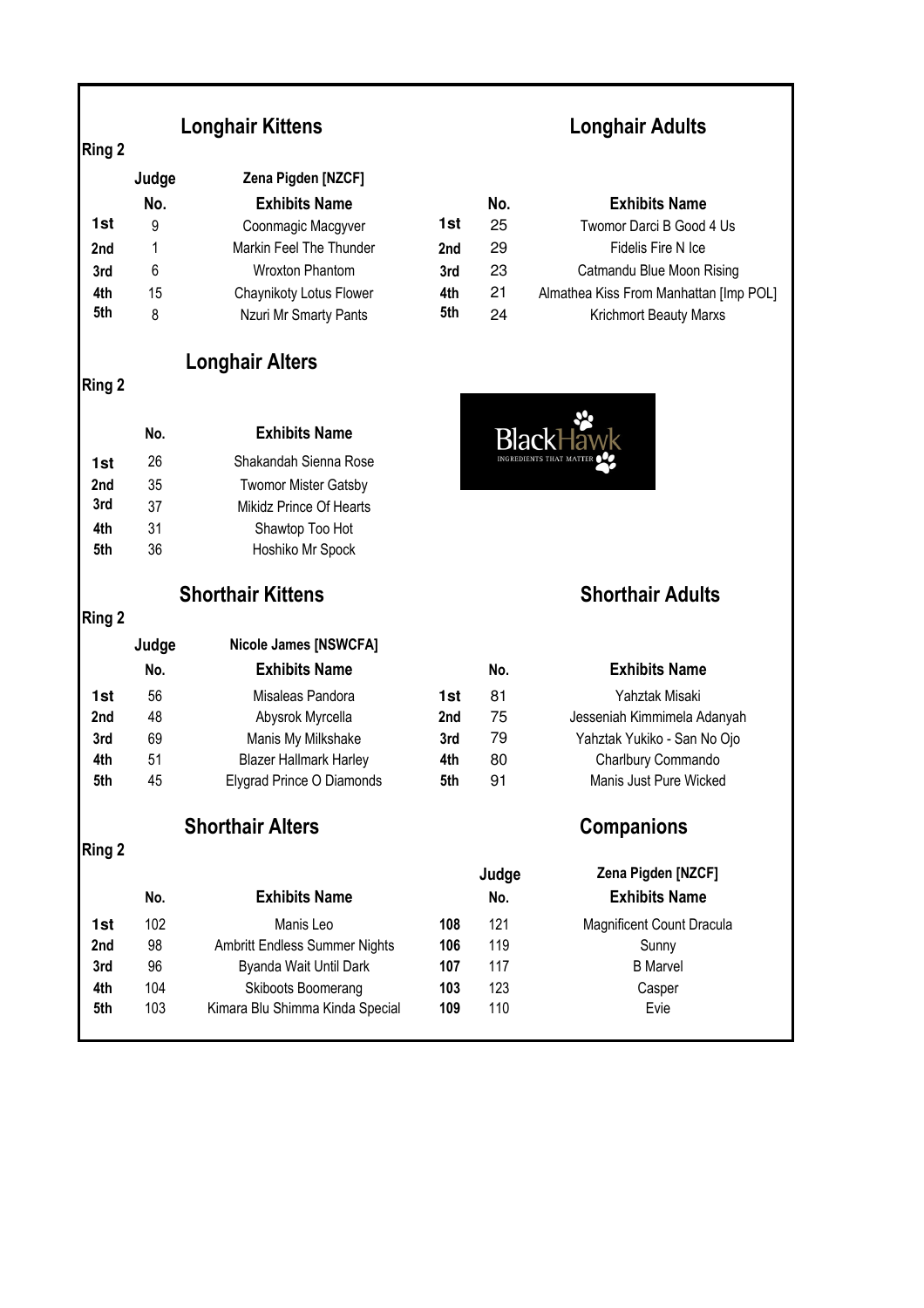| Ring 3     |          | <b>Longhair Kittens</b>                |            | <b>Longhair Adults</b> |                                        |  |
|------------|----------|----------------------------------------|------------|------------------------|----------------------------------------|--|
|            | Judge    | lan Honour [CQI]                       |            |                        |                                        |  |
|            | No.      | <b>Exhibits Name</b>                   |            | No.                    | <b>Exhibits Name</b>                   |  |
| 1st        | 10       | <b>Fidelis Asgard</b>                  | 1st        | 29                     | Fidelis Fire N Ice                     |  |
| 2nd        | 8        | Nzuri Mr Smarty Pants                  | 2nd        | 25                     | Twomor Darci B Good 4 Us               |  |
| 3rd        | 1        | Markin Feel The Thunder                | 3rd        | 21                     | Almathea Kiss From Manhattan [Imp POL] |  |
| 4th        | 13       | <b>Guysndolls Fantine</b>              | 4th        | 23                     | Catmandu Blue Moon Rising              |  |
| 5th        | 5        | Vonimp Picabo Persa [Imp NZ]           | 5th        | 24                     | Krichmort Beauty Marxs                 |  |
|            |          | <b>Longhair Alters</b>                 |            |                        |                                        |  |
| Ring 3     |          |                                        |            |                        |                                        |  |
|            | No.      | <b>Exhibits Name</b>                   |            | Genetic Pet Care       |                                        |  |
| 1st        | 31       | Shawtop Too Hot                        |            |                        |                                        |  |
| 2nd        | 26       | Shakandah Sienna Rose                  |            |                        |                                        |  |
| 3rd        | 39       | Guysndolls Micky J                     |            |                        |                                        |  |
| 4th        | 38       | XOXO Kismet Hugs                       |            |                        | chemical                               |  |
| 5th        | 33       | Chesney Free Priscilla's Spirit [Hons] |            |                        |                                        |  |
| Ring 3     |          | <b>Shorthair Kittens</b>               |            |                        | <b>Shorthair Adults</b>                |  |
|            | Judge    | <b>Terry Barrett [QFA]</b>             |            |                        |                                        |  |
|            | No.      | <b>Exhibits Name</b>                   |            | No.                    | <b>Exhibits Name</b>                   |  |
| 1st        | 55       | Aztec Black Velvet                     | 1st        | 78                     | Bahati Hidden Treasure                 |  |
| 2nd        | 69       | Manis My Milkshake                     | 2nd        | 91                     | Manis Just Pure Wicked                 |  |
| 3rd        | 49       | Abysrok Melisandre                     | 3rd        | 81                     | Yahztak Misaki                         |  |
| 4th        | 56       | Misaleas Pandora                       | 4th        | 75                     | Jesseniah Kimmimela Adanyah            |  |
| 5th        | 45       | Elygrad Prince O Diamonds              | 5th        | 89                     | Gelfling Curious George                |  |
|            |          | <b>Shorthair Alters</b>                |            |                        | <b>Companions</b>                      |  |
| Ring 3     |          |                                        |            | Judge                  | <b>Nicole James [NSWCFA]</b>           |  |
|            | No.      | <b>Exhibits Name</b>                   |            | No.                    | <b>Exhibits Name</b>                   |  |
| 1st        | 103      | Kimara Blu Shimma Kinda Special        | 1st        | 119                    | Sunny                                  |  |
| 2nd        | 99       | <b>Bahati Dragon Glass</b>             | 2nd        | 121                    | <b>Magnificent Count Dracula</b>       |  |
| 3rd        | 96       | Byanda Wait Until Dark                 | 3rd        | 110                    | Evie                                   |  |
| 4th<br>5th | 95<br>97 | Jesseniah Bailey<br>Carinya Elijah     | 4th<br>5th | 114<br>116             | Mr Pugsley                             |  |
|            |          |                                        |            |                        | Abbeygail                              |  |